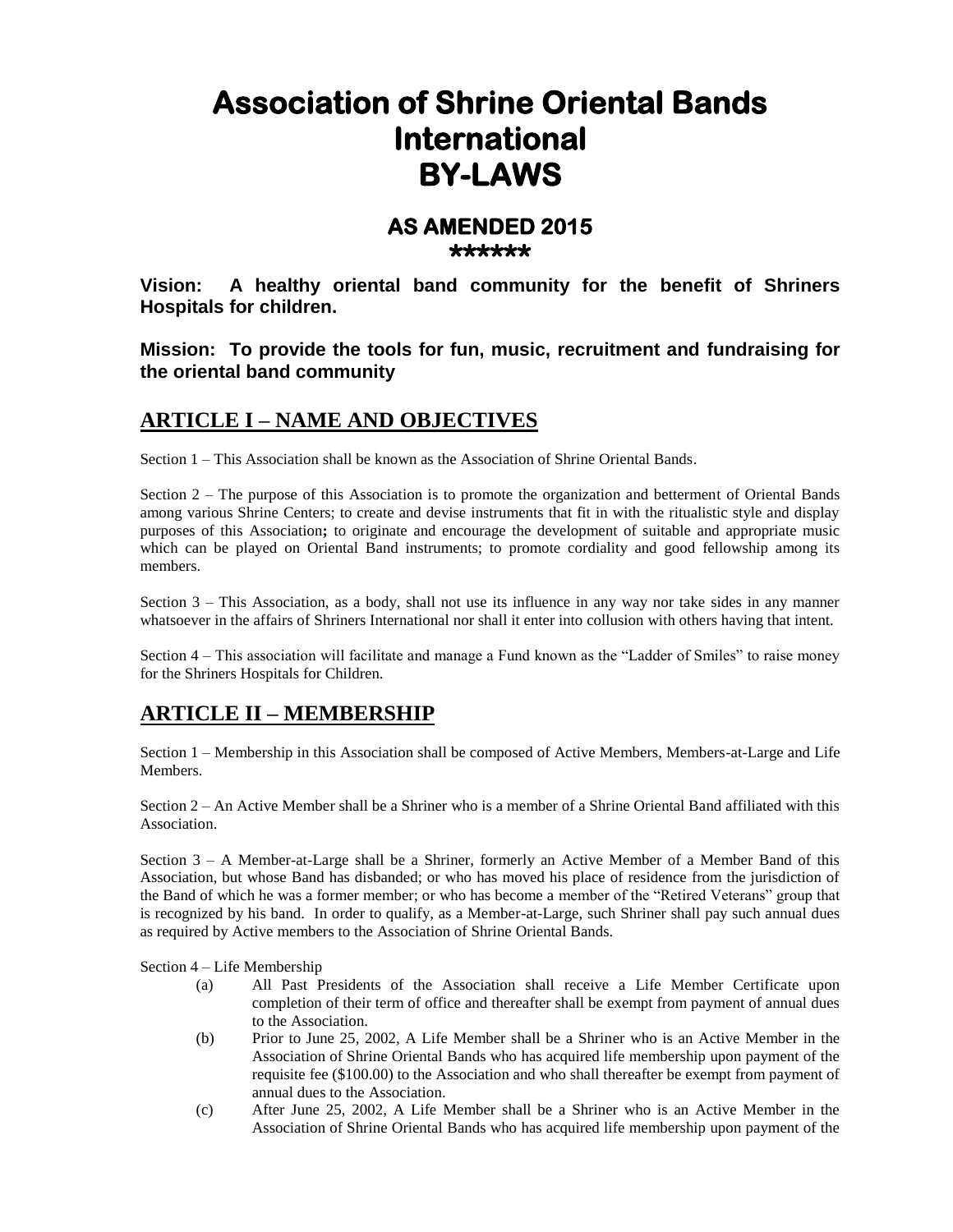requisite fee (\$100.00) to the Association who shall thereafter receive a Life Member Certificate but will continue to pay annual dues to the Association.

Section 5 – Shrine Oriental Bands desiring to affiliate with this Association shall submit an application on a form furnished by the A.S.O.B. Secretary Treasurer, listing its Officers and Members, together with the current year's dues, and upon approval of the Secretary Treasurer and the President, shall then become a member of this Association.

Section 6 – Regional Oriental Band Associations shall submit their By-laws to the Executive Committee of the A.S.O.B. for approval before the Association of Shrine Oriental Bands can sanction them. The Member Bands of the Regional Association must also be Member Bands of the A.S.O.B.

Section 7 – Each Regional Secretary shall submit a list of Oriental Bands that are members of their Regional Association to the Secretary Treasurer of the A.S.O.B. prior to the Annual Meeting of the A.S.O.B.

Section 8 – Reinstatement:

- (a) All Oriental Bands that have been dropped from A.S.O.B. membership for any reason may apply for reinstatement.
- (b) They shall submit an application on a form furnished by the A.S.O.B Secretary Treasurer, listing its Officers and Members, together with the dues for the current year plus the dues for the preceding year.
- (c) Upon approval of the A.S.O.B. Secretary Treasurer and the A.S.O.B. President, the band and its members shall be reinstated as members.

#### **ARTICLE III – MEETINGS**

Section 1 – The annual Meeting of this Association shall be held at a place and time as determined by the A.S.O.B. President.

Section 2 – The annual Mid-winter Meeting of this Association shall be held at a time and place as directed by the President. The members of the Executive Committee will attend this meeting.

Section 3 - The annual executive planning meeting of this Association shall be held at a time and place as directed by the president, prior to November 1. The members of the executive committee shall attend this meeting.

#### **ARTICLE IV – OFFICERS**

Section 1 – Officers

- (a) The Officers of this Association shall be a President, a First Vice President, a Second Vice President, a Third Vice President, a Sergeant At Arms, and a Secretary Treasurer, all of whom shall be elected for a term of one (1) year at the Annual Meeting and who shall serve until their successors have been elected and installed.
- (b) The order of election of officers shall be: If two (2) candidates shall be proposed for election, the candidate receiving the majority of the votes cast shall be elected, (in excess of fifty percent (50%) of the vote cast). If more than two (2) candidates shall be proposed, the candidate receiving in excess of fifty per cent (50%) of the votes cast shall be elected. In the event neither of the candidates receive the votes required, then the (2) candidates with the largest number of votes will be subjected to a run off vote and the candidate with the majority of the votes cast shall be elected.

Section 2 – The Board of Governors shall consist of:

- (a) The Elected Officers of the A.S.O.B.
- (b) All Past Presidents of the A.S.O.B.
- (c) The Secretary of each Regional Association or alternate appointed by him.
- (d) One elected or appointed Representative from each member Oriental Band of the A.S.O.B. with proper credentials for presentation to the A.S.O.B. Secretary Treasurer.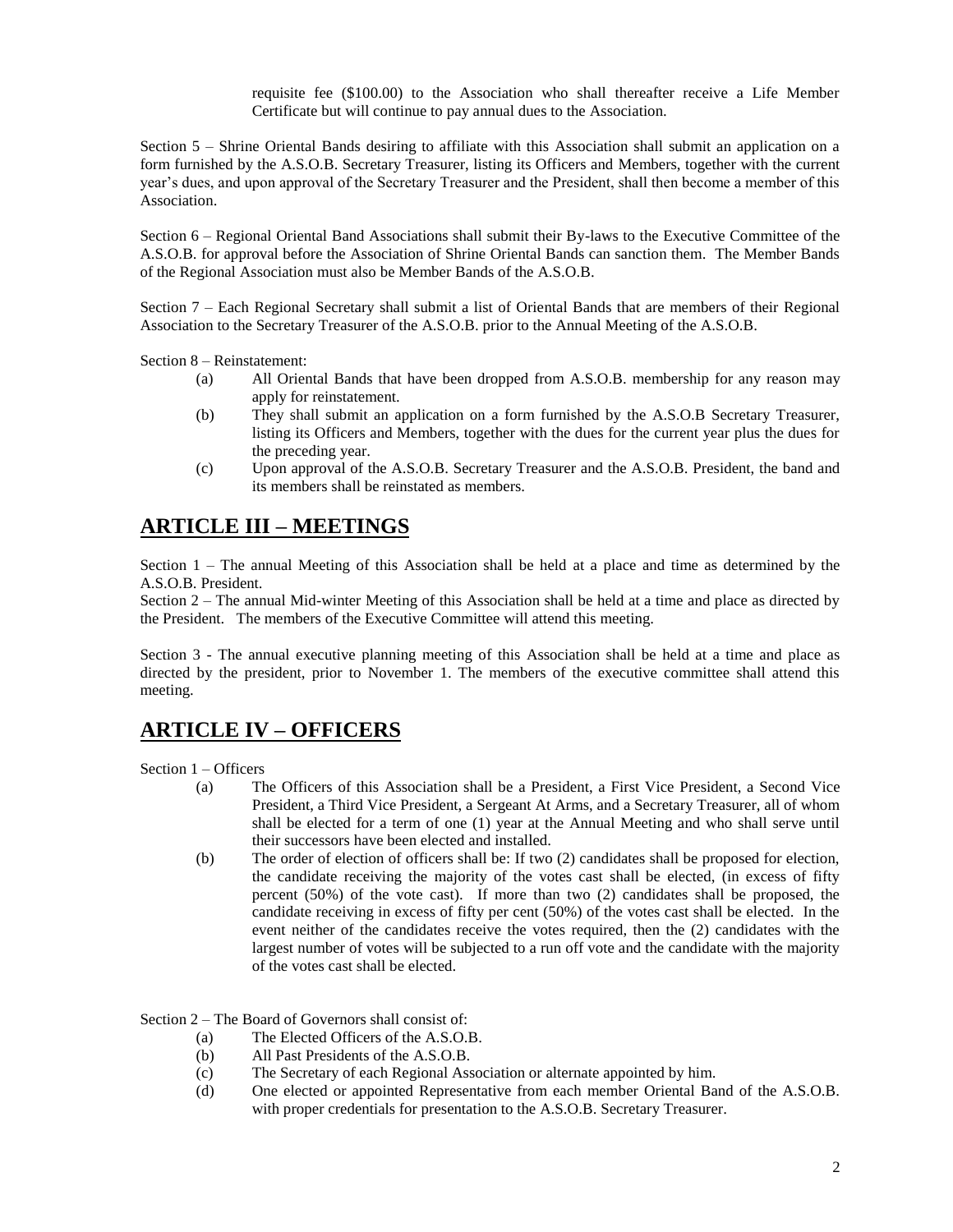(e) If the regular designated Representative is unable to attend, his band may select an alternate, and he shall qualify and function as a Representative.

Section 3 – Meeting Responsibilities for Officers

- (a) The Board of Governors shall transact all the business of this Association at the Annual Meeting.
- (b) Active Members and Members-at-Large shall have the right to attend all meetings of the Board of Governors and may participate therein, but shall not have any vote and may not propose any motion unless he is a representative of his own Oriental Band.
- (c) The Elected Officers of this Association and the Past Presidents shall constitute the Executive Committee. Said Committee may transact the interim business of the Association.
- (d) The President of the A.S.O.B. shall be the Chairman of the Executive Committee and said Committee shall have the authority to fill any vacancy until the next Annual Meeting, at which time the vacancy shall be filled by the Board of Governors.
- (e) The A.S.O.B. Action Plan will be maintained by the President of the A.S.O.B. and will be used as the working tool for the Executive Committee Meeting as specified by the time frame ARTICLE III Section 1, (3).

Section 4 - The President shall preside at all meetings of the Association and carry out all orders and resolutions of the Association. He shall be an ex-officio member of all committees. He shall appoint all Committees and fill any vacancies occurring therein. He shall, at least one day prior to the Annual Meeting, appoint an Auditing Committee consisting of the Chairman (1<sup>st</sup> Vice President A.S.O.B.) and two other members to audit the books and accounts of the Association and will audit the books and accounts of the Ladder of Smiles Fund and report their findings to the Association at said Annual Meeting.

Section 5 – The First Vice President shall, in the absence of the President, perform the duties of the President. The remaining Vice Presidents shall, in their order, in the absence of the President and the First Vice President, perform the duties of the President. They shall perform such other duties as may be assigned to them by the President.

Section 6 – The Sergeant At Arms shall properly tile all meetings of the Association. He shall provide a Registration Book wherein each person attending the meeting of the Associations shall register his name and Temple and shall deliver the same to the Secretary Treasurer of the Association at the conclusion of the Annual Meeting. He shall also provide identification badges or insignia for member of the Board of Governors, cost of same to be paid by the Association.

Section 7 – Secretary Treasurer

- (a) The Secretary Treasurer shall keep all records of this Association and record its minutes; he shall receive all dues and funds of the Association which shall be kept in separate accounts for accountability and deposit same in a reputable bank, covered by Federal Deposit Insurance, in the name of the "Association of Shrine Oriental Bands, INTL" and disburse the monies from these funds on the order of the Executive Committee; he shall, within three (3) months after the time of the Annual Meeting, cause to be published in the Association's Official Publication, Na Khabar, a summary of his annual report, together with a copy of the Minutes of the Annual Meeting.
- (b) The Secretary Treasurer shall give good and sufficient bond for the faithful performance of his duties, in such an amount as the Executive Committee shall require, and the cost of said bond shall be paid out of the Association's Treasury. This bond shall be kept in the custody of the Secretary/Treasurer and A.S.O.B. records.

## **ARTICLE V – DUES**

Section 1 – The annual dues shall be ten (\$10.00) dollars, per member of each band; Ten (\$10.00) per each Member-at-Large and shall be paid into the Treasury of this Association on or before January  $31<sup>st</sup>$  of each year. The Association shall, from the receipts, pay the expenses of the Secretary's office, the rental, if necessary, of Headquarters and Convention meeting rooms during the Annual Meeting, and there shall be furnished a copy of the Na Khabar in such quantity as deemed by the Executive Committee.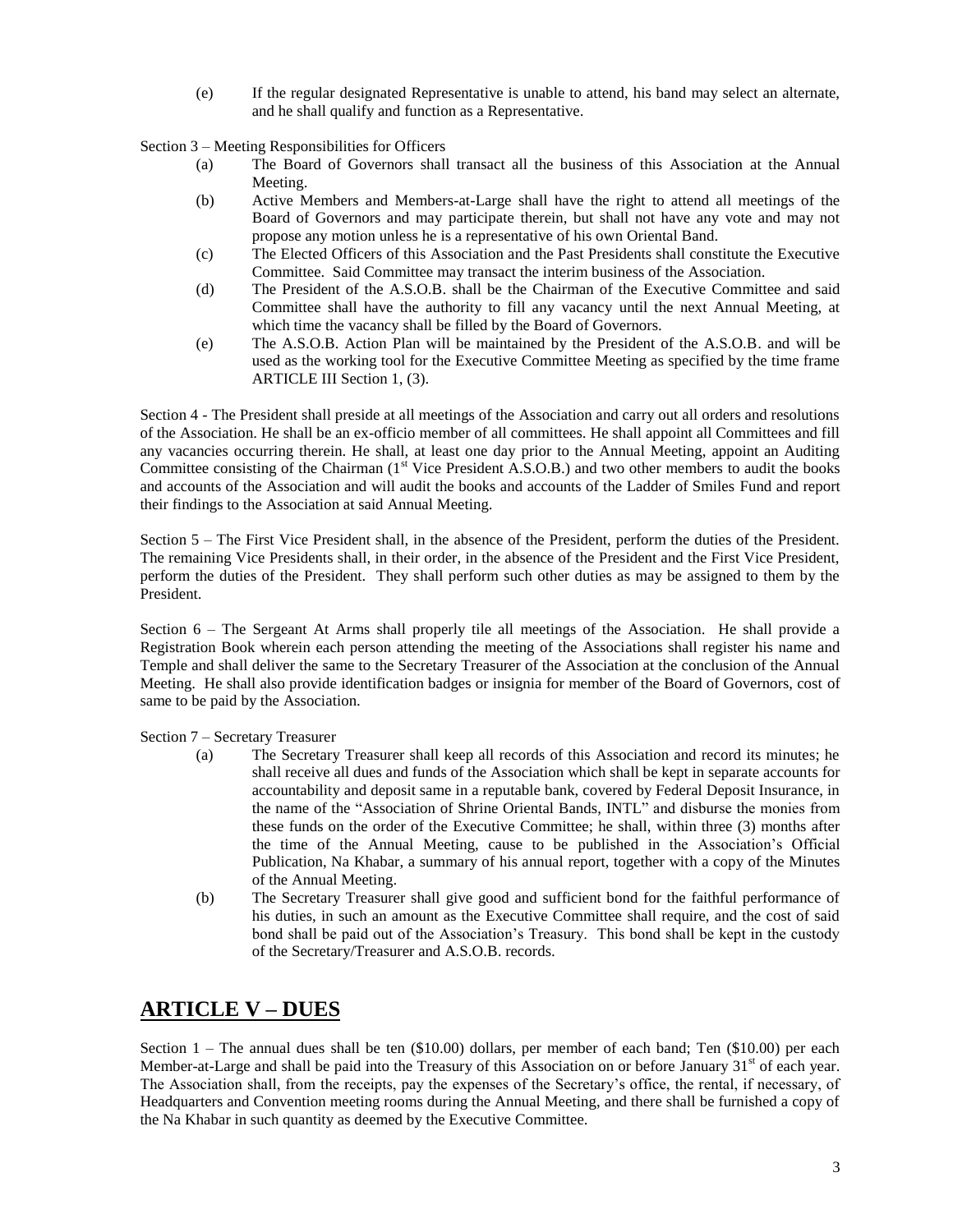Section 2 – Should the dues of any Affiliated Band, or any Member-at-Large not be paid before the Annual Meeting is called to order, it and all its members or the offending Member-at Large, shall be denied all the rights and privileges of the A.S.O.B. and shall be immediately suspended from membership. Reinstatement of such Band and its members or such Members-at-Large, shall be under such terms and conditions as may be imposed by the Executive Committee.

Section 3 – Membership cards in this Association, signed by the Secretary, shall be issued at Active Members and Members-at-Large upon payment of the Annual Dues. A Life Membership card, signed by the Secretary, shall be issued to all members acquiring that status.

Section 4 – A charter shall be issued to each Member Band of the Association. The Charter shall remain the property of the Association and shall be surrendered to the Secretary Treasurer should the Band to which it has been issued become non-affiliated for any reason.

# **ARTICLE VI – COMMITTEES**

Section 1 – The President shall appoint a Communication Chairman, who shall publicize the Association of Shrine Oriental Bands at every opportunity and offer all possible assistance to the Convention Committee of the Annual Meeting of the A.S.O.B.

Section 2 – The President shall appoint a General Chairman of the Ladder-of-Smiles who shall direct and coordinate all Shrine Children's Hospital fund raising activities of the Association. The Chairman shall recommend to the President, for appointment, such members as are needed to assist him in the performance of his duties.

Section 3- The President shall appoint such Ambassadors as deemed necessary upon geographical boundaries. The Ambassadors shall encourage and assist in the organization of Oriental Bands in the various Shrine Centers and shall promote the affiliation of such Oriental Bands with the Association. He shall report the names of all new Oriental Bands with their Officers to the President and the Secretary-Treasurer of this Association.

Section 4 – The President shall appoint a Historian. The Historian shall compile a record of the Association and assist the President as asked.

Section 5 – The President shall appoint a Chaplain. The Chaplain shall assist at all meetings and events as assigned by the President.

Section 6 - The President shall appoint a Quartermaster. The Quartermaster shall assist with requests from member bands regarding the sourcing of replacement instruments, uniforms etc. for the benefit of the Association.

Section 7 – The President shall appoint a Parliamentarian. The Parliamentarian shall assist the President and all Officers as required on Parliamentary law. He will also be Chairman of any changes in the A.S.O.B. Bylaws, and will work with all other committees as needed.

## **ARTICLE VII – ORDER OF BUSINESS**

Section 1 – Unless otherwise ordered, the order of business at meetings shall be as follows:

- (a) Roll Call
- (b) Reading of Minutes
- (c) Reading of the Financial Reports
- (d) Bills and Communications
- (e) Reports of Officers
- (f) Report of Standing Committees
- (g) Report of Special Committees
- (h) Unfinished Business
- (i) New Business
- (j) Election of Officers
- (k) Adjournment